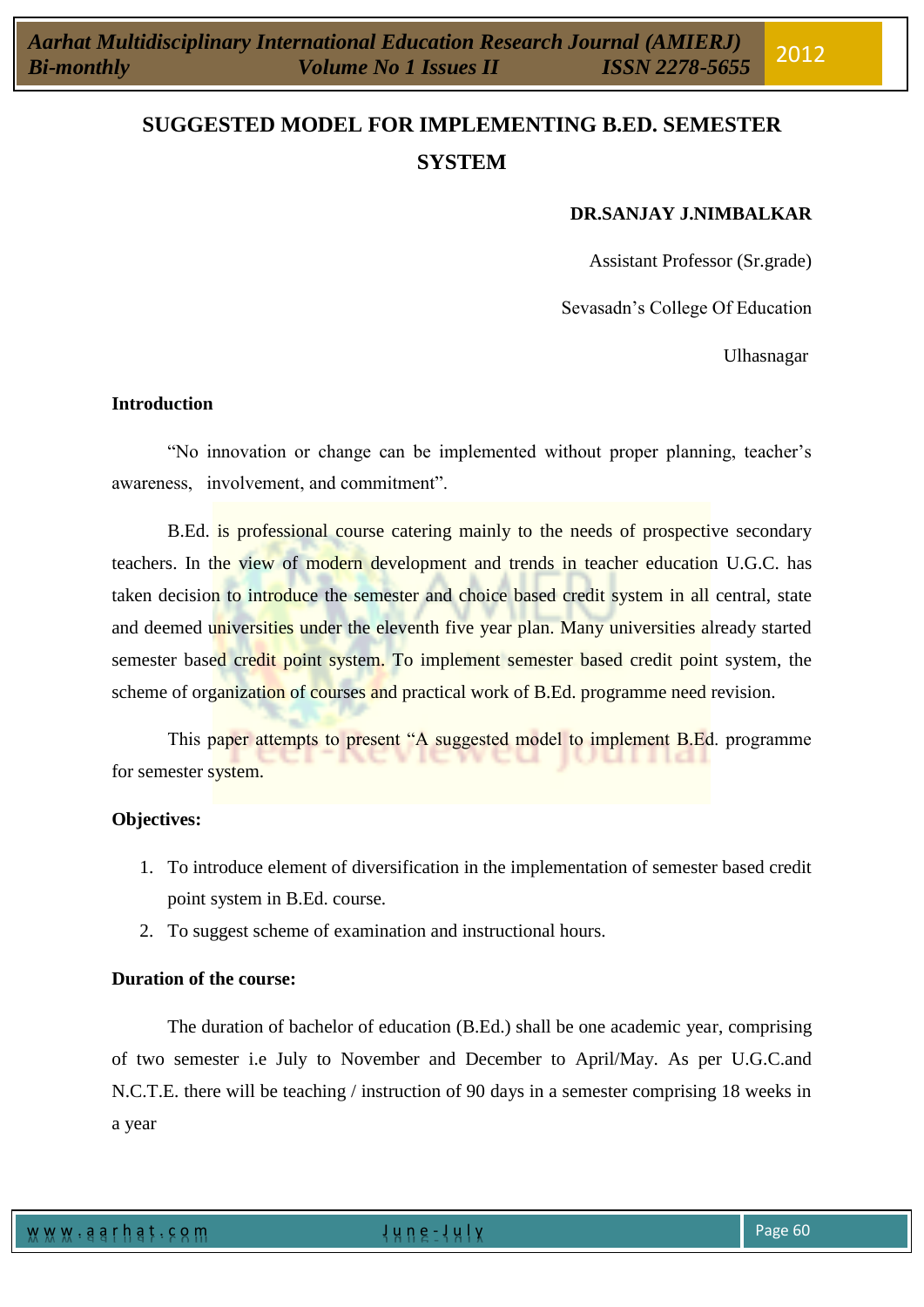A candidate has to attend a minimum of two semesters of 18 weeks, each covering 10 theory course and practical work as given below.

#### **SEMESTER SCHEME**

#### **(Diagrammatic presentation)**

|                                | First semester (18 weeks) |                    |                         |                               | Second semester (18 weeks)     |                     |                   |                  |                  |
|--------------------------------|---------------------------|--------------------|-------------------------|-------------------------------|--------------------------------|---------------------|-------------------|------------------|------------------|
| $1st$ July 2012                |                           |                    |                         |                               |                                | $1st$ December 2012 |                   |                  |                  |
| <b>TO</b>                      |                           |                    |                         | <b>TO</b>                     |                                |                     |                   |                  |                  |
| 30 <sup>th</sup> November 2012 |                           |                    |                         | $30th$ April 2013             |                                |                     |                   |                  |                  |
| <b>Block</b>                   | <b>Block B</b>            | <b>Block</b>       | <b>BlockD</b>           |                               | <b>BlockA</b>                  | <b>Block</b>        | <b>Block</b>      | <b>Block</b>     | $13^{\text{th}}$ |
| $\mathbf{A}$                   | 5 weeks                   | $\mathcal{C}$      | 1 weeks                 |                               | 6                              | B <sub>5</sub>      | $\mathcal{C}$     | D                | Apr              |
| 6                              |                           | 6                  |                         |                               | weeks                          | weeks               | 6                 | $\mathbf{1}$     | i                |
| weeks                          |                           | weeks              |                         |                               |                                |                     | weeks             | weeks            | To               |
| 1 <sup>st</sup>                | 13 <sup>th</sup>          | 17 <sup>th</sup>   | $*29$ <sup>th</sup> Oct | $*6^{\text{th}}$              | 1 <sup>st</sup>                | $21^{st}$           | $25^{\text{th}}$  | 8 <sup>th</sup>  | 30               |
| July12                         | Aug $12$                  | Sept 12            | $12$ To $5^{\text{th}}$ | Nov12                         | Dec12                          | Jan 13              | Feb 13            | Apr13            | th               |
| to                             | To<br>16                  | TO                 | Nov12                   | $\Box$ 30 <sup>th</sup><br>to | $\mathrm{To}$ 20 <sup>Th</sup> | To                  | $To$ $7th$        | <b>To</b>        | Apr              |
| $12^{th}$                      | Sept 12                   | $28$ <sup>TH</sup> |                         | Nov <sub>12</sub>             | <b>Jan 13</b>                  | $24^{\text{th}}$    | Apr <sub>13</sub> | $13^{\text{TH}}$ | i                |
| Aug $12$                       |                           | Oct 12             |                         |                               |                                | Feb 13              |                   | April            | $13*$            |
|                                |                           |                    |                         |                               |                                |                     |                   | 13               | $\ast$           |
| Lecture                        | Practice                  | Lecture            | First                   | Vacatio                       | Lecture                        | Practic             | Lectur            | Secon            | Ass              |
| S                              | Teachin                   | S.                 | semester                | n,                            | ${\bf S}$                      | eTeac               | es                | $\mathbf d$      | esm              |
| $+$                            | g                         | $+$                | Examinat                | Assessm                       | $\! +$                         | hing                | $^{+}$            | semest           | ent,             |
| Practic                        |                           | Practic            | ion                     | ent.                          | Practica                       |                     | Practic           | er               | Res              |
| al work                        |                           | al work            |                         | result                        | 1 work                         |                     | al                | Exami            | ult              |
|                                |                           |                    |                         |                               |                                |                     | work              | nation           |                  |

**\*These dates may change as per Diwali vacation** 

**\*\* May and June- Summer vacation and admission procedure.**

#### **FIRST SEMESTER**

1 st July 2012 TO 30th November 2012 (18 weeks)

#### **BLOCK A**

 $1<sup>st</sup>$  July 2012 to  $12<sup>th</sup>$  August 2012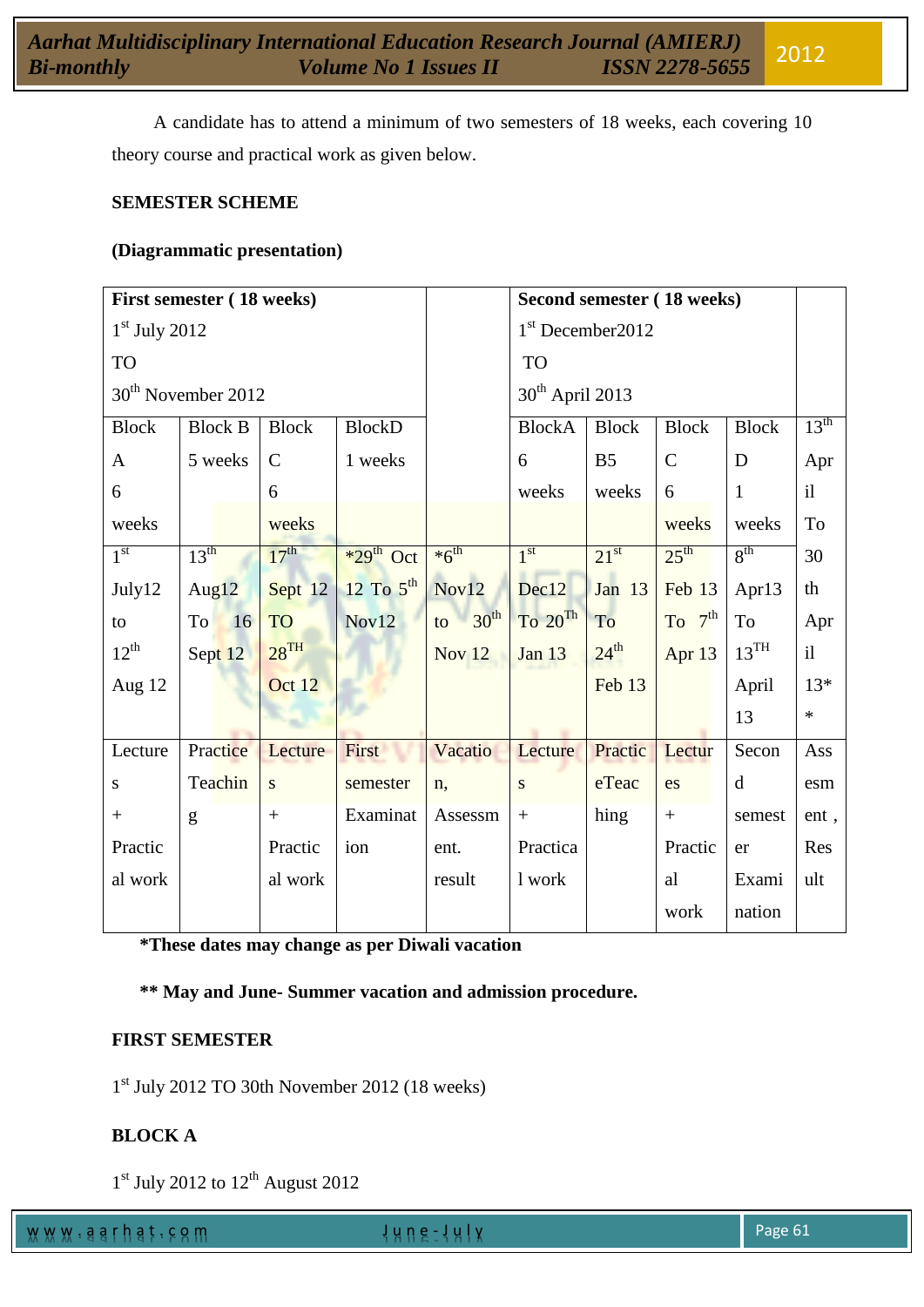#### **Morning Session**

# **Time: 10.00 am. To 2.00 pm.**

| <b>COURSE</b>                               | <b>HOURS/WEEK</b> | <b>TOTAL</b> |
|---------------------------------------------|-------------------|--------------|
| 1. Philosophical Foundation of Education    | 5                 | 30 Hrs.      |
| 2. Psychology of the Learner                | 5                 | 30 Hrs.      |
| 3. Educational Evaluation                   | 5                 | 30 Hrs.      |
| 4. Information and Communication Technology | 5                 | 30 Hrs.      |
| in                                          |                   |              |
| Education                                   |                   |              |
| 5. Method - I                               | 5                 | 30 Hrs.      |
| <b>TOTAL</b>                                |                   | 150 Hrs.     |

#### **Afternoon Session**

# **Time: 2.30 pm To 4.30 pm**

| <b>COURSE</b>              |                         | <b>HOURS/WEEK</b>                | <b>TOTAL</b>              |  |
|----------------------------|-------------------------|----------------------------------|---------------------------|--|
| Micro Teaching             |                         | 8 Hrs/week (5 weeks)             | 40 Hrs                    |  |
| Concept,                   | Demonstration,          |                                  |                           |  |
| Lesson                     |                         | <b>Planting, Reviewed ournal</b> |                           |  |
| Microteaching)             |                         |                                  |                           |  |
|                            |                         |                                  |                           |  |
| Preparation<br>and<br>use  |                         | of $\vert$ 2.5 Hrs/ week         | 15 Hrs $+2$ Hrs $=17$ Hrs |  |
| instructional material     |                         |                                  |                           |  |
| (teaching aids)            |                         |                                  |                           |  |
| Simulated lessons(Two)     |                         | 2.5 Hrs/ week                    | 15 Hrs                    |  |
|                            | Concept, Demonstration, |                                  |                           |  |
| Lesson Planning, Teaching) |                         |                                  |                           |  |
|                            |                         |                                  |                           |  |
| <b>TOTAL</b>               |                         |                                  | <b>72 Hrs.</b>            |  |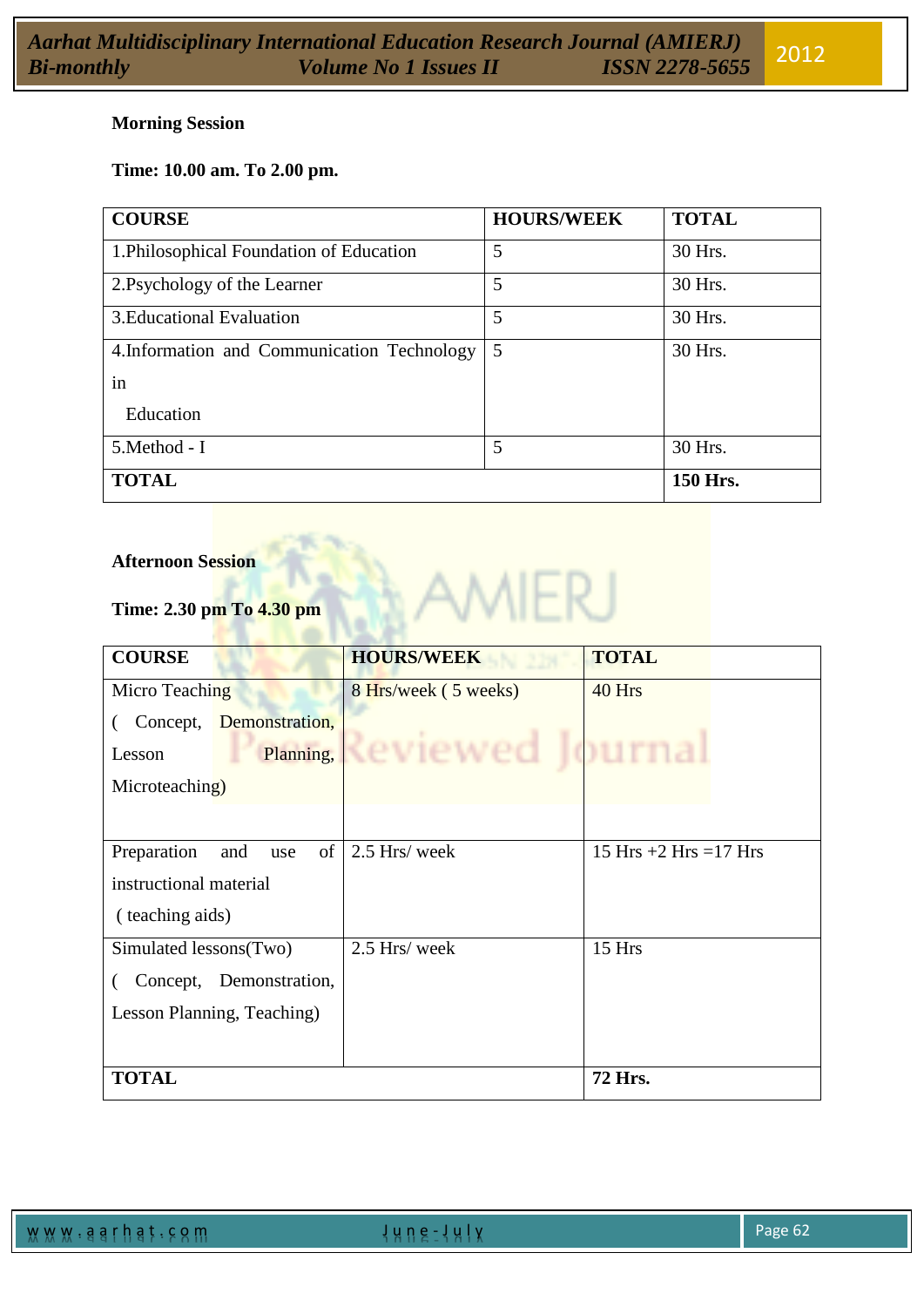# **BLOCK -B**

# **13th August 2012 to 16th September 2012 (5 weeks)**

# **PRACTICE TEACHING (MACRO TEACHING)**

| <b>DAY</b> | $\mathbf{1}$       | $\overline{2}$     | 3                        | $\overline{4}$   | 5                             | 6          |
|------------|--------------------|--------------------|--------------------------|------------------|-------------------------------|------------|
| <b>WEE</b> | Monday             | Tuesday            | Wednesd                  | Thursday         | Friday                        | Saturday   |
| K          |                    |                    | ay                       |                  |                               |            |
| First      | of<br>Concept      | Demonstrati        | Lesson                   | Lesson           | Practice                      | Practice   |
|            | lesson             | on lessons         | planning                 | planning         | Teaching                      | Teaching   |
|            | planning/practi    | (Four)             | work                     | work shop        | in Schools                    | in Schools |
|            | ce teaching,       | teacher<br>$2 -$   | shop                     | Preparation      |                               |            |
|            | Steps of lesson    | Educator           | Preparatio               | of               | Observatio                    | Observati  |
|            | Detail<br>plan,    | 2-Past             | of<br>$\mathbf n$        | minimum 5        | n of                          | on of      |
|            | discussion.        | <b>Students</b>    | minimum                  | lesson           | 8- lessons                    | 8- lessons |
|            | Observation        | With<br>detail     | lesson<br>5 <sup>5</sup> | plans            | per day by                    | per day by |
|            | <b>Book</b>        | discussion         | plans                    | /lesson          | Teacher                       | Teacher    |
|            |                    |                    | l <sub>lesson</sub>      | Guidance         | Educator.                     | Educator.  |
|            |                    |                    | Guidance                 | under            |                               |            |
|            |                    |                    | under                    | supervision      |                               |            |
|            |                    |                    | supervisio               |                  |                               |            |
|            |                    |                    | $\mathbf n$              |                  |                               |            |
| Secon      | <b>Lesson</b>      | <b>Lesson</b>      | Practice                 | <b>Lesson</b>    | <b>Lesson</b>                 | Practice   |
| d          | <b>Observation</b> | <b>Observation</b> | Teaching                 | <b>Observati</b> | Observati                     | Teaching   |
|            | 8- lessons per     | $8-$<br>lessons    | Lesson                   | on               | on                            | Lesson     |
|            | day by Teacher     | day by<br>per      | planning                 | lessons<br>8-    | 8- lessons                    | planning   |
|            | Educator           | Teacher            | and                      |                  | per day by $\vert$ per day by | and        |
|            |                    | Educator           | Guidance                 | Teacher          | Teacher                       | Guidance   |
|            |                    |                    |                          | Educator         | Educator                      |            |
| Third      | $-do-$             | $-do-$             | $-do-$                   | $-do-$           | $-do-$                        | $-do-$     |
| Fourth     | $-do-$             | $-do-$             | $-do-$                   | $-do-$           | $-do-$                        | $-do-$     |
| Fifth      | $-do-$             | $-do-$             | $-do-$                   | $-do-$           | $-do-$                        | $-do-$     |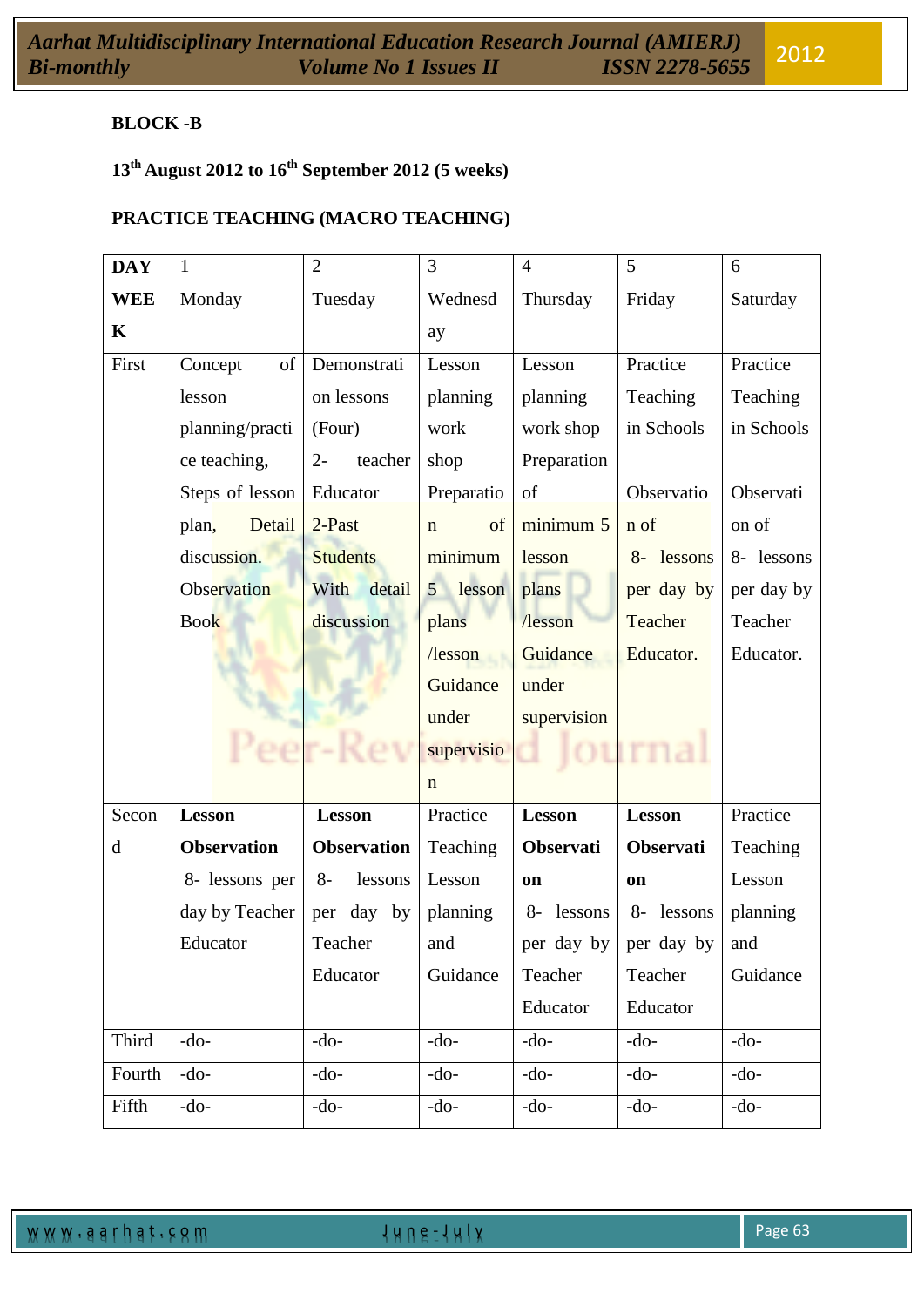# **FIVE WEEKS = 30 Days = 12 DAYS Lesson Planning and Guidance +18 Days Actual Practice Teaching**

Practice Teaching – 18 Days x 8 lessons x 7 Teacher Educator

 $= 1000$  lessons (In First semester We have to complete 100 students x 10 Lessons )

### **BLOCK C**

# **17th September 2012 to 28th October 2012 (6 Weeks)**

#### **Morning Session**

#### **Time: 10.00 am. To 2.00 pm.**

| <b>COURSE</b>             |                                             | <b>HOURS/WEEK</b> | <b>TOTAL</b>    |
|---------------------------|---------------------------------------------|-------------------|-----------------|
|                           | 1. Philosophical Foundation of Education    | 5                 | 30 Hrs.         |
|                           | 2. Psychology of the Learner                |                   | 30 Hrs.         |
| 3. Educational Evaluation |                                             | 5                 | 30 Hrs.         |
|                           | 4. Information and Communication Technology | $45$ N 2187-3657  | 30 Hrs.         |
| in                        |                                             |                   |                 |
| Education                 |                                             |                   |                 |
| $5$ .Method $-1$          | OOT . K OUIDI                               | 5                 | 30 Hrs.         |
| <b>TOTAL</b>              |                                             |                   | <b>150 Hrs.</b> |

#### **Afternoon Session**

#### **Time: 2.30 pm To 4.30 pm**

| <b>COURSE</b>                  | <b>HOURS/WEEK</b> | <b>TOTAL</b> |  |  |
|--------------------------------|-------------------|--------------|--|--|
| Seminar                        | 2 Hrs/ week       | 12 Hrs       |  |  |
| Open Book Assignment           | 1 Hrs/week        | 6 Hrs        |  |  |
| <b>Content Test</b>            | 1 Hrs/week        | 6 Hrs        |  |  |
| Essays(Five)                   | 2 Hrs/ week       | $12$ Hrs     |  |  |
| planning<br>/Unit Test<br>Unit | 2 Hrs/ week       | 10 Hrs       |  |  |
| preparation only               |                   |              |  |  |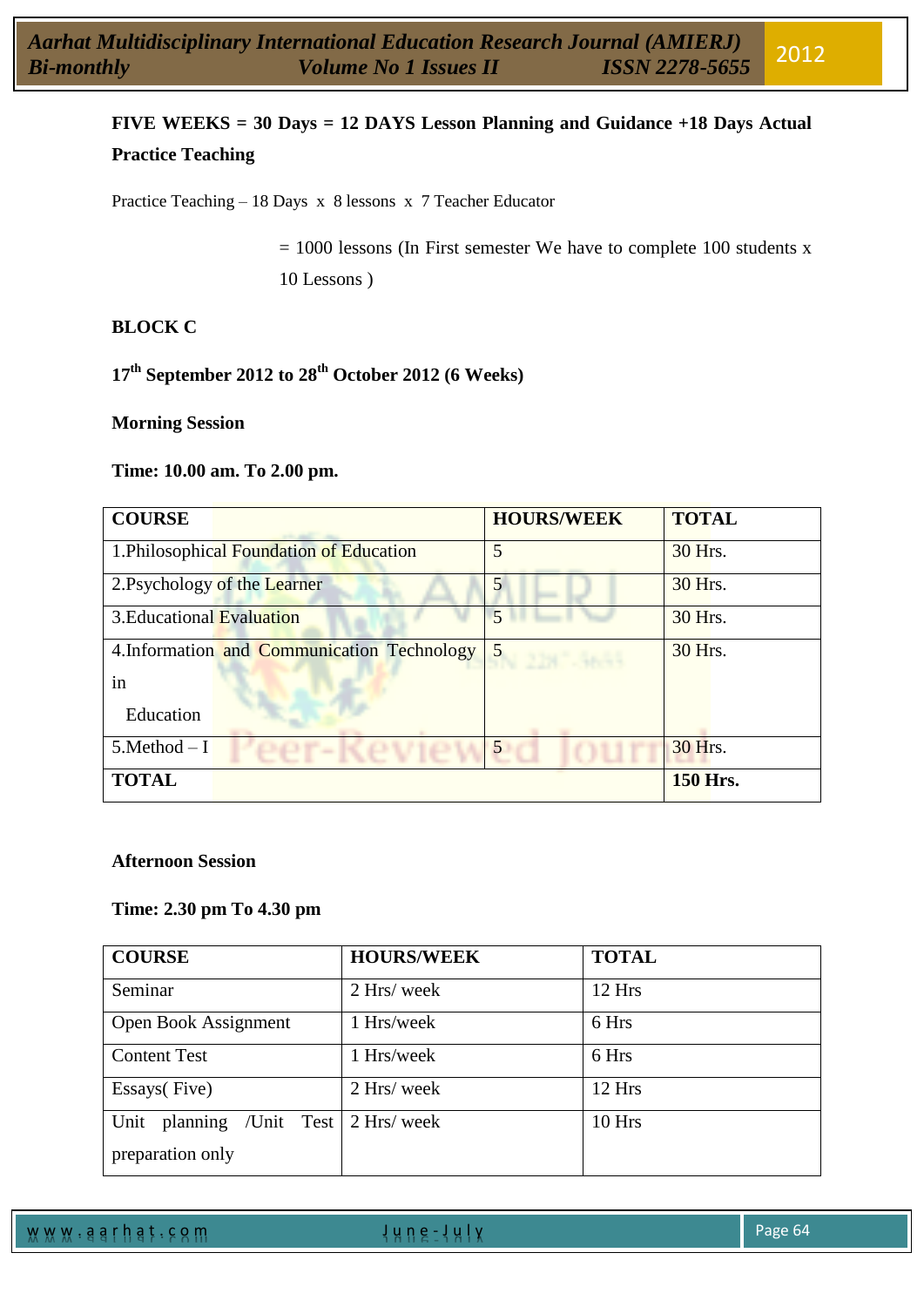| Co-curricular Activity | 2 Hrs/ week | 11 Hrs        |
|------------------------|-------------|---------------|
| <b>Class Test</b>      | 3 Hrs/ week | $15$ Hrs      |
| <b>TOTAL</b>           |             | <b>72 Hrs</b> |

#### **BLOCK D**

 $29<sup>th</sup>$  October 12 To  $5<sup>th</sup>$  November 2012 (one week)

Second Semester Examination

 $6^{\text{th}}$  Nov2012 to 30<sup>th</sup> Nov 2012

Vacation, Assessment. Announcement of result

*SECOND SEMESTER* 

**1 st December 2012 to 30th April 2013 (18 weeks)**

# **BLOCK A**

**1 st December 2012 to 20th January2013 (6 –weeks)**

#### **Morning Session**

Time: 10.00 am. To 2.00 pm. **Reviewed** JOUINal

| <b>COURSE</b>                           | <b>HOURS/WEEK</b> | <b>TOTAL</b> |
|-----------------------------------------|-------------------|--------------|
| 6. Sociological Foundation of Education | 5                 | 30 Hrs.      |
| 7. Psychology of the Learning           |                   | 30 Hrs.      |
| 8. Educational Management               | 5                 | 30 Hrs.      |
| 9. special fields/optional subjects     | 5                 | 30 Hrs.      |
| $10.Method - II$                        | 5                 | 30 Hrs.      |
| <b>TOTAL</b>                            |                   | 150 Hrs.     |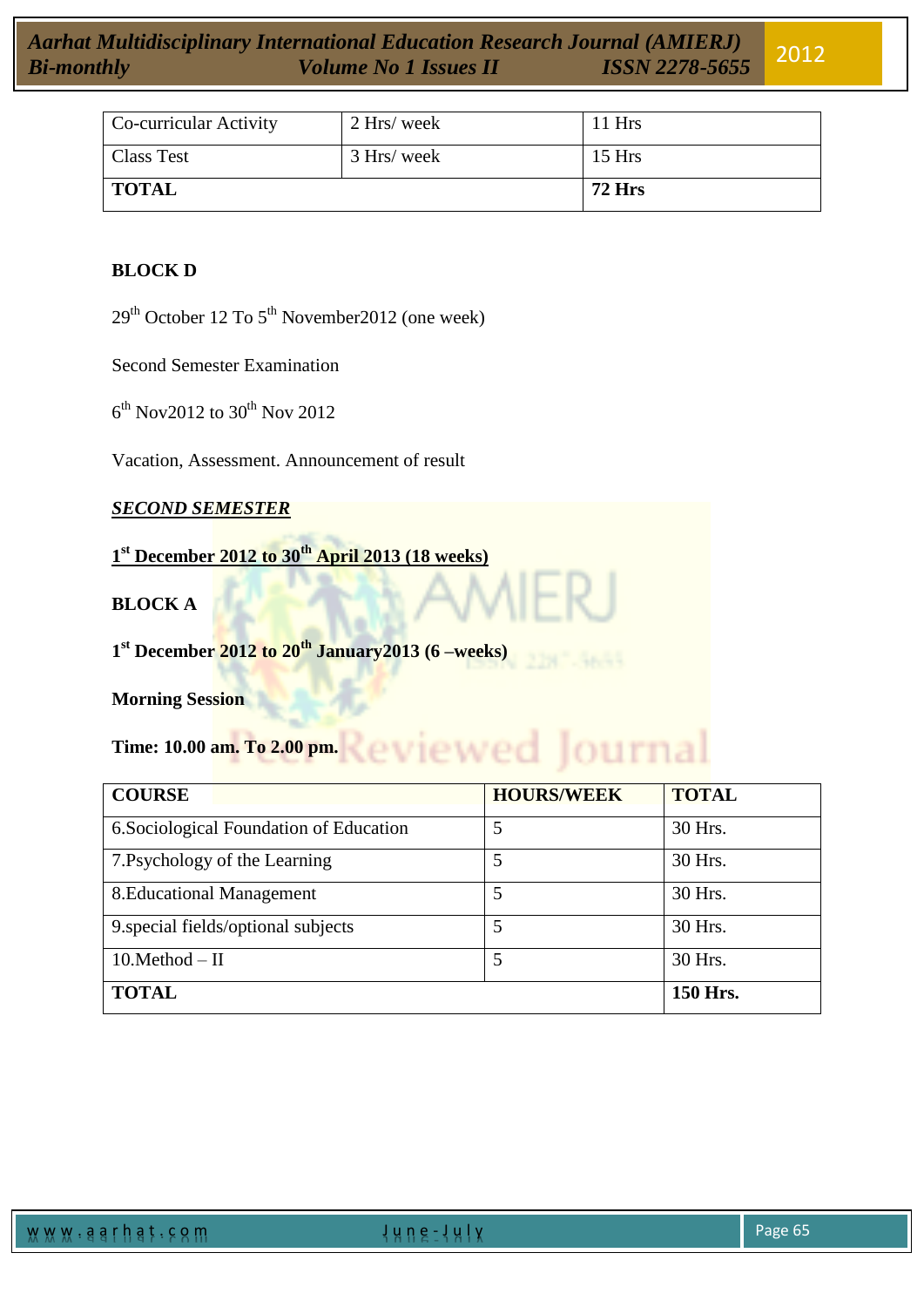|                   | <b>Aarhat Multidisciplinary International Education Research Journal (AMIERJ)</b><br>Bi-monthly <b>Bi-monthly Colume No 1 Issues II ISSN 2278-5655</b> |  |
|-------------------|--------------------------------------------------------------------------------------------------------------------------------------------------------|--|
| <b>Bi-monthly</b> |                                                                                                                                                        |  |

# **Time: 2.30 pm To 4.30 pm**

| <b>COURSE</b>              | <b>HOURS/WEEK</b> | <b>TOTAL</b>   |
|----------------------------|-------------------|----------------|
| CAI                        | 5 Hrs/week        | 30 Hrs         |
| Demonstration,<br>Concept, |                   |                |
| Lesson Planning, Teaching) |                   |                |
|                            |                   |                |
| <b>Individual Project</b>  | 4 Hrs/ week       | 24 Hrs         |
| Simulated lessons(Two)     | 2.5 Hrs/ week     | 15 Hrs         |
| Concept, Demonstration,    |                   |                |
| Lesson Planning, Teaching) |                   |                |
|                            |                   |                |
| Essays(one)                | 0.5 Hrs/week      | 3 Hrs          |
| <b>TOTAL</b>               |                   | <b>72 Hrs.</b> |

ISSN 2387-3655

Journa

# **BLOCK -B**

**21st January 2013 to 24th February 2013 (5 weeks)**

# **PRACTICE TEACHING (MACRO TEACHING)**

| <b>DAY</b> | $\mathbf{1}$      | $\overline{2}$    | 3         | $\overline{4}$    | 5                 | 6         |
|------------|-------------------|-------------------|-----------|-------------------|-------------------|-----------|
| <b>WEE</b> | Monday            | Tuesday           | Wednesday | Thursday          | Friday            | Saturday  |
| K          |                   |                   |           |                   |                   |           |
| First      | <b>Lesson</b>     | <b>Lesson</b>     | Practice  | <b>Lesson</b>     | <b>Lesson</b>     | Practice  |
|            | <b>Observatio</b> | <b>Observatio</b> | Teaching  | <b>Observatio</b> | <b>Observatio</b> | Teaching  |
|            | $\mathbf n$       | $\mathbf n$       | Lesson    | $\mathbf n$       | n                 | Lesson    |
|            | $8-$<br>lessons   | $8-$<br>lessons   | planning  | lessons<br>$8-$   | $8-$<br>lessons   | planning  |
|            | per day by        | per day by        | and       | per day by        | per day by        | and       |
|            | Teacher           | Teacher           | Guidance  | Teacher           | Teacher           | Guidance. |
|            | Educator          | Educator          |           | Educator          | Educator          |           |
| Secon      | $-do-$            | $-do-$            | $-do-$    | $-do-$            | $-do-$            | $-do-$    |
| d          |                   |                   |           |                   |                   |           |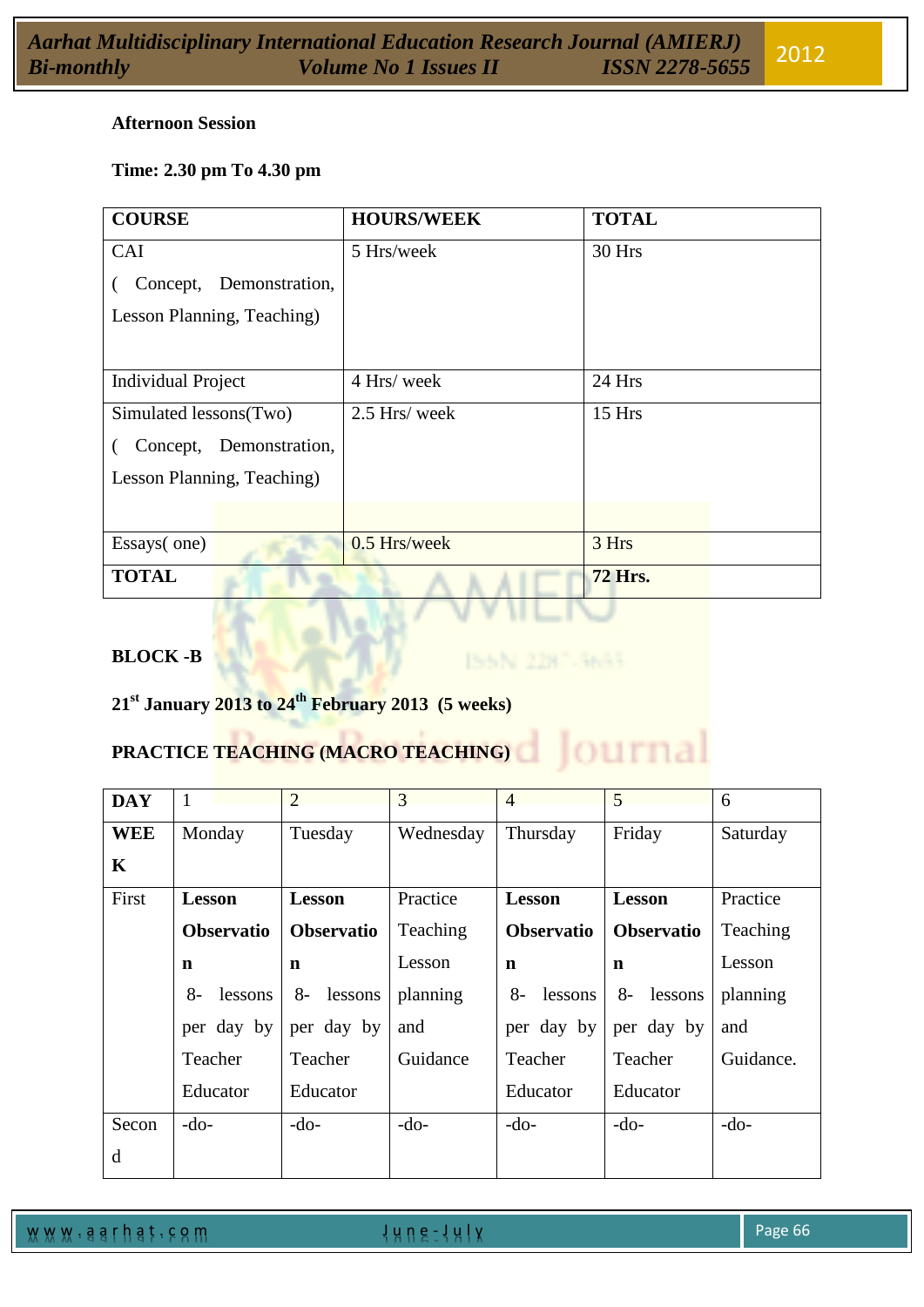| Third  | $-do-$   | $-do-$ | $-do-$          | $-do-$ | $-do-$ | $-do-$          |
|--------|----------|--------|-----------------|--------|--------|-----------------|
| Fourth | $-do-$   | $-do-$ | $-do-$          | $-do-$ | $-do-$ | <b>Lesson</b>   |
|        |          |        |                 |        |        | Observatio      |
|        |          |        |                 |        |        | $\mathbf n$     |
|        |          |        |                 |        |        | lessons<br>$8-$ |
|        |          |        |                 |        |        | per day by      |
|        |          |        |                 |        |        | Teacher         |
|        |          |        |                 |        |        | Educator        |
| Fifth  | Practice | $-do-$ | Lesson          | $-do-$ | $-do-$ | $-do-$          |
|        | Teaching |        | Observatio      |        |        |                 |
|        | Lesson   |        | $\mathbf n$     |        |        |                 |
|        | planning |        | $8-$<br>lessons |        |        |                 |
|        | and      |        | per day by      |        |        |                 |
|        | Guidance |        | Teacher         |        |        |                 |
|        |          |        | Educator        |        |        |                 |

**FIVE WEEKS = 30 Days = 8 DAYS Lesson Planning and Guidance +22 Days Actual Practice Teaching** 

ISSN 2287-3655

Practice Teaching – 22 Days x 8 lessons x 7 Teacher Educator = 1232 lessons\*

((In second semester we have to complete 100 students  $\bar{x}$  10 Lessons = 1000 Lessons)

\*Additional four days (232 Lessons) to be utilized to complete remaining lessons.

# **BLOCK C**

## **25th February 2013 to 7th April 2013 (6 –weeks)**

#### **Morning Session**

#### **Time: 10.00 am. To 2.00 pm.**

| <b>COURSE</b>                           | <b>HOURS/WEEK</b> | <b>TOTAL</b> |
|-----------------------------------------|-------------------|--------------|
| 6. Sociological Foundation of Education |                   | 30 Hrs.      |
| 7. Psychology of the Learning           |                   | 30 Hrs.      |
| 8. Educational Management               |                   | 30 Hrs.      |
| 9. special fields/optional subjects     |                   | 30 Hrs.      |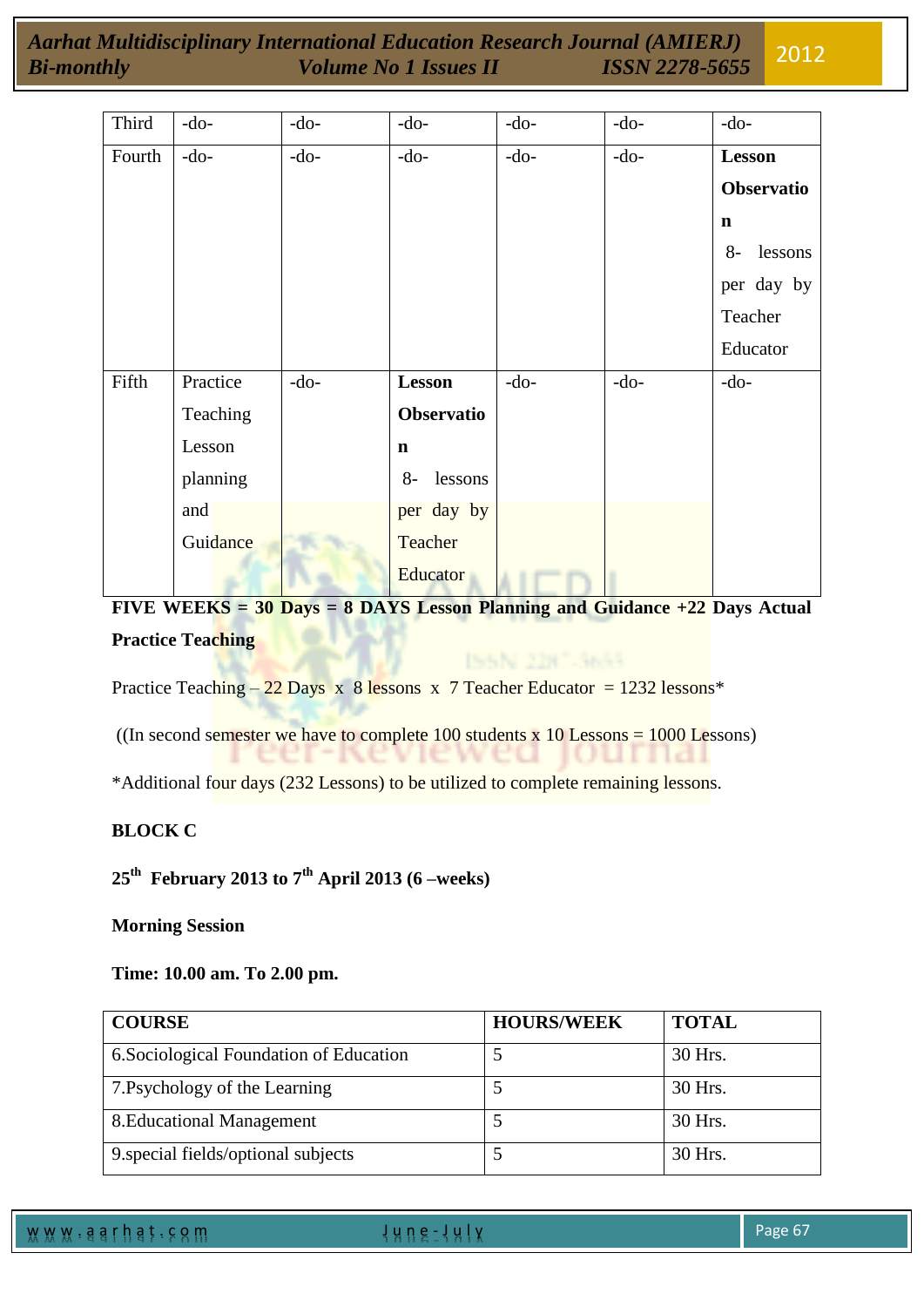| $10.Method - II$ | $\overline{\phantom{0}}$ | 30 Hrs.  |
|------------------|--------------------------|----------|
| <b>TOTAL</b>     |                          | 150 Hrs. |

#### **Afternoon Session**

#### **Time: 2.30 pm To 4.30 pm**

| <b>COURSE</b>         |                 | <b>HOURS/WEEK</b>        | <b>TOTAL</b>             |
|-----------------------|-----------------|--------------------------|--------------------------|
| <b>Community Work</b> |                 | 4 Hrs/ week              | 24 Hrs                   |
| Internship            |                 | 4 Hrs/ week              | $24$ Hrs + 1Hrs = 25 Hrs |
| Essays(four)          |                 | 2 Hrs/week (four weeks)  | 8Hrs                     |
| <b>Class Test</b>     |                 | 3 Hrs/ week( five weeks) | $15$ Hrs                 |
| <b>TOTAL</b>          | <b>CONFIRME</b> |                          | <b>72 Hrs.</b>           |

# **BLOCK D**

**8 thApril 2013 To 13th April 2013 (one week)**

**Second Semester Examination**

**13th April 2013 to 30th April 2013**

#### **Assessment and announcement of result**

Quality of schools are solely depends on the quality of teacher education. To impart effective teacher education effective planning is necessary .if we utilized maximum time allotted for each course then it will be beneficial for student teachers empowerment. it will improve the quality of teacher education.so so there is urgent need to implementation and planning of the semester based credit point system

#### **References:**

Gallavan Nancy, Teacher Education Yearbook , University of central Arkansas Conway.

Patted G.M. (1977), professional preparation of college teacher*,* Dharwad journal of educational research Karnataka university volume 1 may 1977